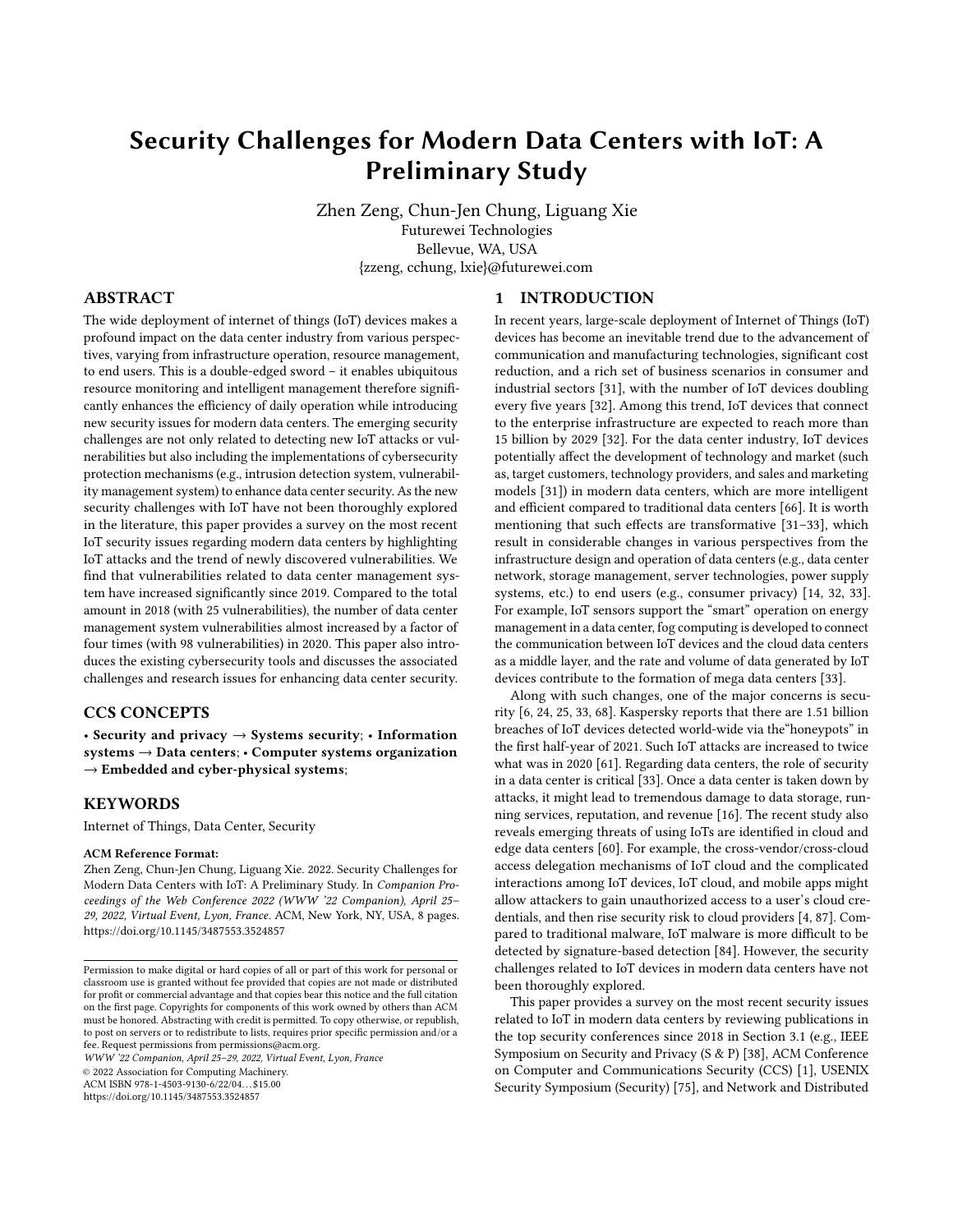System Security Symposium (NDSS) [\[55\]](#page-7-8)), and investigating the trends of emerging vulnerabilities associated with IoT and data centers (discussed in Section [3.2\)](#page-3-0). This paper also highlights the existing cybersecurity tools and the associated challenges and research issues in Section [4.](#page-4-0)

This paper is organized as follows. In Section [2,](#page-1-0) we introduce the background of modern data centers, IoT basics, and how IoT deployment affects modern data centers. We summarize the recent IoT security issues in Section [3](#page-2-1) and discuss security challenges and issues for enhancing security in modern data centers in Section [4.](#page-4-0) In Section [5,](#page-5-0) we conclude this paper.

# <span id="page-1-0"></span>2 BACKGROUND

In this section, we briefly describe the fundamentals of IoT and modern data centers including the key components of data centers, and illustrate how IoT affects modern data centers through an example of modern data center deployments.

## 2.1 Basics of Modern Data Centers & IoT

Modern data centers refer to various types of data centers that are designed or operated in a way that is smarter, more intelligent, and efficient on deployment, maintenance, or applications, compared to traditional data centers [\[66\]](#page-7-1). The examples of modern data centers contain, but are not limited to, green data centers [\[46,](#page-7-9) [47\]](#page-7-10), edge data centers [\[59,](#page-7-11) [62,](#page-7-12) [83\]](#page-7-13), and so on. The infrastructure of a modern data center is complex, where multiple components interact either sequentially or simultaneously. To host services and store data for an enterprise, a data center contains a collection of key components as the server, storage, network, power, and cooling infrastructures [\[8,](#page-6-11) [10,](#page-6-12) [26,](#page-6-13) [46\]](#page-7-9).

- Server: typically, servers are mounted within a rack and are interconnected by switches at the cluster level or data center level [\[8\]](#page-6-11). Customers' applications are hosted by the clusters of hundreds or thousands of servers [\[10\]](#page-6-12). Ensuring server availability is one of the key performances in the operation of data centers [\[26\]](#page-6-13).
- Storage: traditionally, disks and flash SSDs are used as the building blocks of storage systems. The storage system manages storage devices in the data center and provides application programming interfaces (APIs) for application developers. Sophisticated distributed storage systems usually need to make several trade-offs based on various requirements when considering the aggregate capacity, bandwidth, and latency [\[8\]](#page-6-11). The massive data growth (e.g., in social media, personal electrical devices, etc.) within recent years predominantly affects the design and operation of data center storage infrastructure.
- Network: is a critical infrastructure that interconnects the server and storage infrastructures [\[26\]](#page-6-13), and can support various protocols for the communication among devices. As network technology developed, the network infrastructure becomes a complex combination of various network devices (e.g., routers, switches, interfaces, etc. [\[8\]](#page-6-11)), network architectures (e.g., software defined networking, switch/servercentric architectures, hybrid architectures, etc. [\[86\]](#page-7-14)), and

networking technologies (e.g., network virtualization, virtual desktop interface, cloud gaming, etc. [\[10\]](#page-6-12)). The design of a data center network could influence the performance of data centers (e.g., latency, fault tolerance, routing efficiency, etc.) by interacting with other data center features (e.g., data center topology, traffic characteristics, etc.) [\[26,](#page-6-13) [86\]](#page-7-14).

- Power: is one of the main data center components and is highly related to the data center's cost and availability [\[26\]](#page-6-13). The power infrastructure combines the holistic and hierarchical power delivery design to support the enormous power consumption in data centers. In the holistic design, power is distributed based on functional roles in a data center, while in the hierarchical design, power is distributed based on the hierarchy of buildings and physical data center rows [\[8\]](#page-6-11). Power disruption is one of the main reasons for the failures of most data centers [\[29\]](#page-6-14).
- Cooling: is one of the important infrastructures regarding the reliability of electronic components in a data center. Running a data center in the situation that is above the common operating temperature will cause both the data center and the electronic components' performance degrade (e.g., by increasing every 2 ◦C, a data center might suffer performance degradation of 10%) [\[26\]](#page-6-13).

IoT devices refer to wearable devices (e.g., smartwatches, glasses, health monitors, etc.), smart appliances (e.g., smart locks, sensors for temperature, gas, light, etc.), and smart devices for industrial automation and logistics (e.g., autonomous vehicles, drones, etc.) [\[70\]](#page-7-15). IoT devices can support the connectivity and data transfer from end users to data centers through wireless telecommunication technologies, such as machine-to-machine communication, context-aware computing, and radio-frequency identification (RFID) [\[7,](#page-6-15) [70\]](#page-7-15). To connect different components over the network, researchers propose different IoT architectures based on the application domains. There are two predominant IoT architectures as the three-layer architecture and the four-layer service-oriented architecture. The three-layer architectural model has the sensor layer (a.k.a., perception layer), network layer, and application layer [\[45\]](#page-7-16):

- Sensor layer: interacts with physical smart devices (e.g., RFID, sensors, etc.), and processes the data collected from all IoT devices in the network to the upper layer through layer interfaces.
- Network layer: receives the processed data from sensor layer and determines the routes of data transmission. The network layer integrates various devices (e.g., IoT hub, switching, gateway, etc.) and various communication technologies (e.g., Ethernet, Bluetooth, Wi-Fi, cellular, etc.), and is the most important layer in the IoT architecture. In some cases, the network layer also provides the data services, such as data aggregation, data computing, and so on.
- Application layer: provides services or operations (e.g., storage service, data analysis service, data mining services, etc.) based on the transmitted data from the network layer.

A service-oriented architecture (SoA) is proposed to connect different services components of an application via interfaces and protocols [\[20,](#page-6-16) [45\]](#page-7-16). By designing the workflow of coordinated services, the SoA-based architecture enables the reuse of software and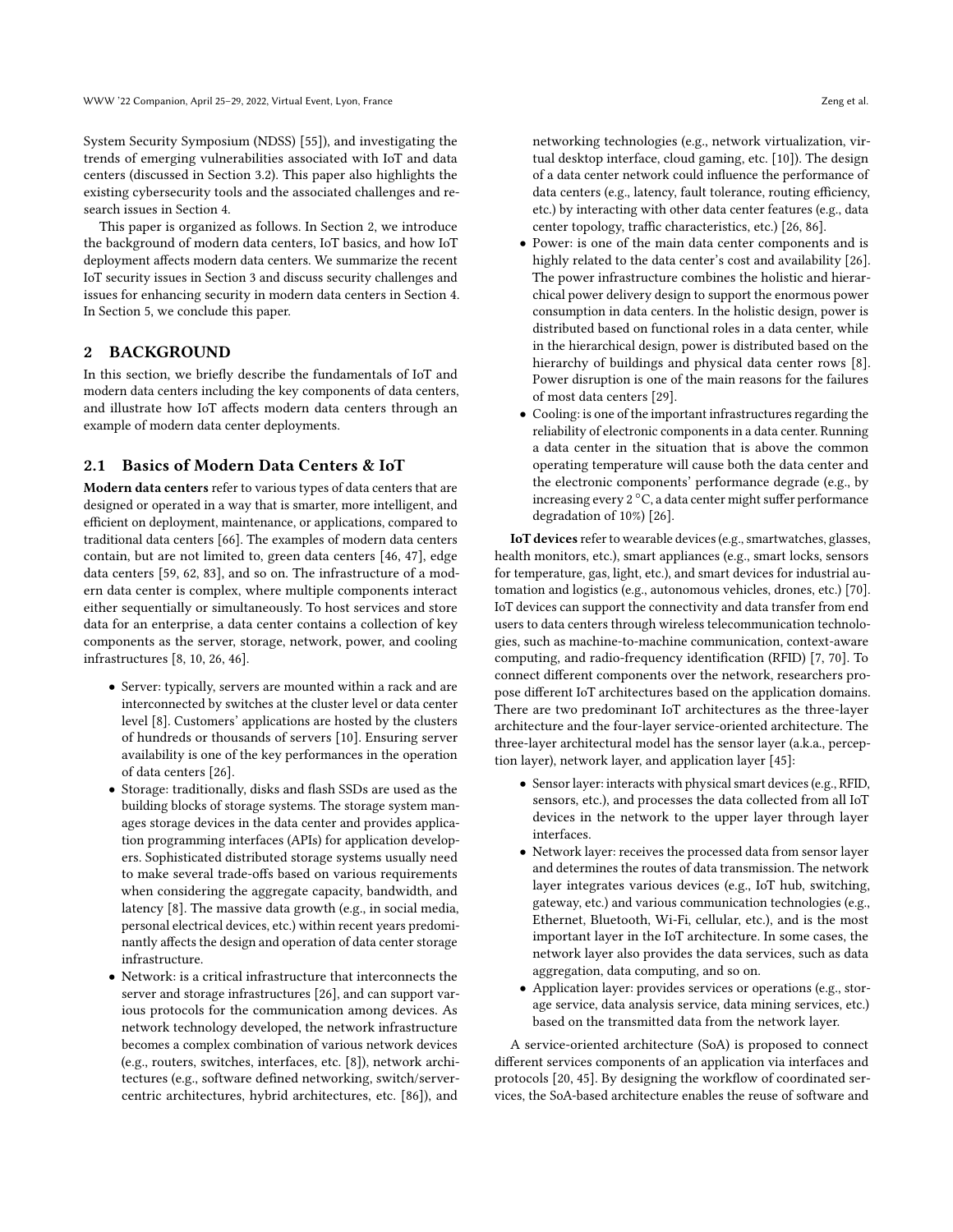hardware components and extracts out the data services provided in the network and application layers in the three-layer architecture. To ensure the communications between devices and cooperative event processing among them, a service layer could simplify the management and interconnection of these IoT devices [\[20\]](#page-6-16).

# 2.2 When Data Center Meets with IoT

We illustrate modern data centers with IoT in Figure [1](#page-2-2) and explain how IoT devices shape data center deployments. Generally, based on the device geolocation, there are two typical working scenarios: 1) IoT devices work as the components of a data center infrastructure to support the operation. For example, using IoT sensors to support smart temperature control, providing real-time insights of facilities (e.g., using temperature sensors to monitor heat generation); and 2) IoT devices work as the endpoints to generate data (e.g., IoT sensors, health monitors, drones, etc.).

<span id="page-2-2"></span>

Figure 1: An Example of Data Center Deployments

Figure [1](#page-2-2) shows an example of data center deployments, including cloud data center, edge data center, mobile data center, and green data center. The cloud data center (a.k.a., core data center) is used to house and maintain the data center facilities to provide cloud service. Energy management is one of the critical challenges for cloud data centers, which increase by about 20% to 25% every year [\[33\]](#page-6-2). To improve the energy efficiency, as shown in Figure [1,](#page-2-2) the design of "green" (e.g., using energy-efficient equipment, clean energy, etc.) is integrated into the practices of current modern data centers. Green data center aims to reduce the energy consumption of data centers while guaranteeing performance at the same time [\[46,](#page-7-9) [47\]](#page-7-10). Among a breakdown analysis of energy consumption for the key components of a data center, the cooling infrastructure consumes about 50% of the data center energy [\[22\]](#page-6-17). IoT devices well support

the energy-efficiency improvements of green data centers by 1) working as "green" equipment (e.g., smart IoT sensors that can selectively sense ) in the design and construction of data centers; and 2) supporting the energy-efficiency in the daily operation [\[10,](#page-6-12) [42\]](#page-7-17), such as IoT sensors that collect a broad range of information to adjust environmental temperatures for smart heating and cooling system [\[47\]](#page-7-10), detecting the water leakage (e.g., rope sensors, spot leak sensors) [\[9\]](#page-6-18), and so on.

The edge data center refers to the data center that works as an intermediate layer between IoT devices of end users and core data center and usually has limited storage and processing capabilities [\[60\]](#page-7-4). Edge data centers better support end users to access applications or services nearby compared to the traditional centralized data center [\[74,](#page-7-18) [86\]](#page-7-14). IoT devices work as the end points to generate data, which usually are high volume. This kind of IoT data has a fast data rate and unreliable value since such data are uploaded from a wide range of real-world IoT applications [\[82\]](#page-7-19). To send these IoT data to a data center, the data path usually contains different gateways and networking devices. For example, for an edge data center, the IoT sensor data is aggregated on the edge data center and then transmitted to the core data center either in a single hop or multiple hops [\[60\]](#page-7-4).

The mobile data center is the intermediate layer that supports the data transmission between mobile users and data centers [\[71\]](#page-7-20). In practice, end users interact with IoT devices by using mobile apps via Bluetooth communications, which will also lead to some security issues to a data center, such as, attackers can compromise an IoT device from the companion mobile app, and gain unauthorized access to cloud resources with the authentication of such IoT [\[88\]](#page-7-21).

# <span id="page-2-1"></span>3 RECENT IOT SECURITY ISSUES FOR MODERN DATA CENTERS

As we discuss in Section [2,](#page-1-0) IoT has been widely implemented in the modern data center. A recent study reveals that IoT security becomes more and more critical and the attacks against IoT devices increased dramatically since 2017 [\[70\]](#page-7-15). In this section, we review the existing study on IoT security in the top security conferences and summarize the IoT attacks discussed in these publications in Section [3.1.](#page-2-0) Specifically, we associate the IoT attacks to data centers based on the attack targets and explain how attackers might utilize IoT devices to damage a data center. In Section [3.2,](#page-3-0) we investigate the trend of newly discovered vulnerabilities related to IoT and data centers.

## <span id="page-2-0"></span>3.1 Recent IoT Attacks

The IoT attacks usually are stealthy, some of them even do not hack or interact with the victim directly, e.g., stealing the sensing data (i.e., TEMPEST attack). We summarize the IoT attacks that have been explored in top security conferences in recent years. These IoT attacks either have new attack features or have new attack methods compared to traditional cybersecurity attacks. We summarize the potential consequences of these IoT attacks if applied to data centers in Table [1,](#page-3-1) and further illustrate these IoT attacks as follows. As shown in Table [1,](#page-3-1) there are six recent IoT attacks discussed in this section, where three of them might directly lead to authentication or data leakage (e.g., brute-force attack, spoofing attack, and TEMPEST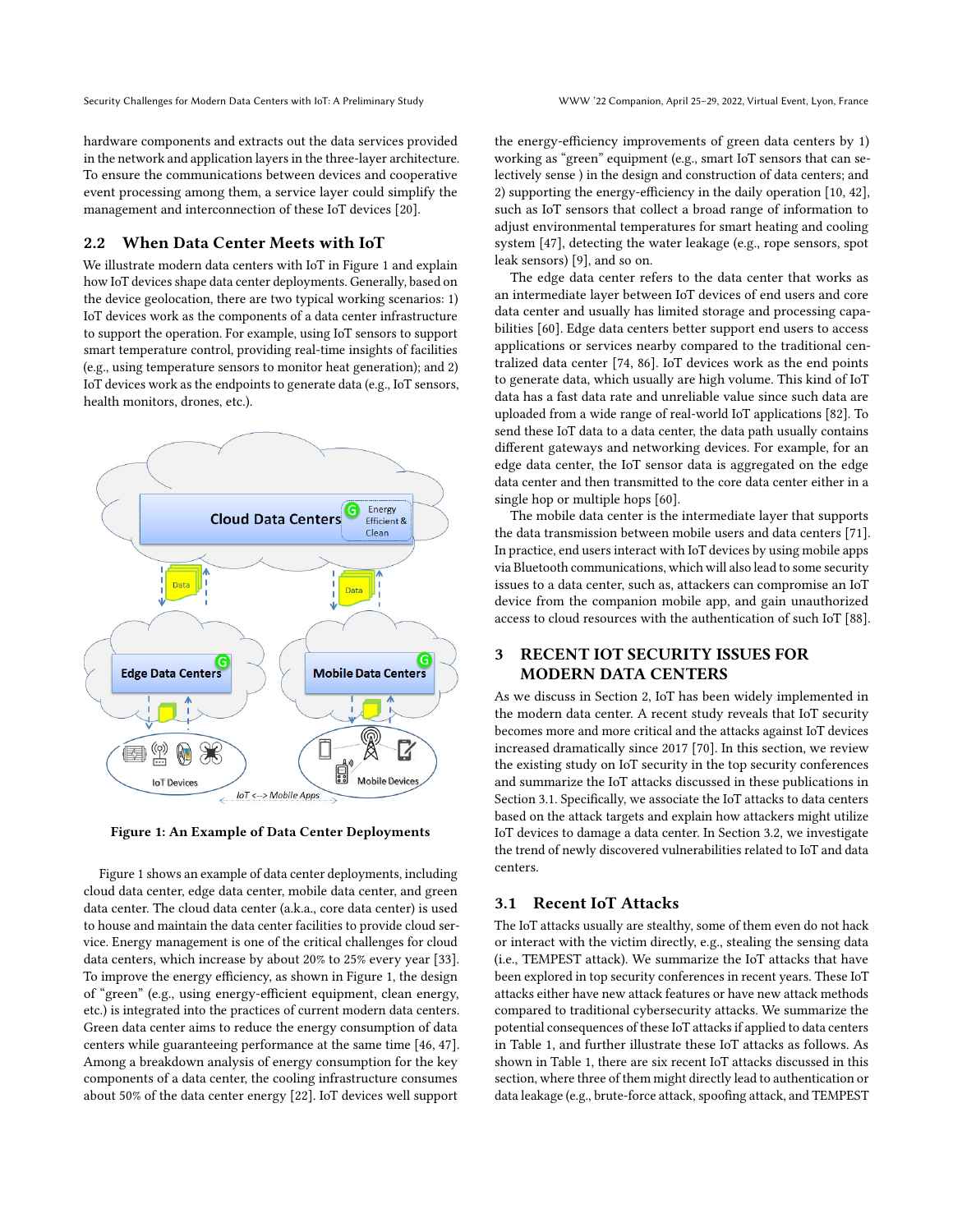<span id="page-3-1"></span>Table 1: The Consequence of IoT Attacks on Data Centers

| <b>IoT</b> Attacks        | Consequence                                 |
|---------------------------|---------------------------------------------|
| Brute-force Attack        | Authentication leakage, unauthorized access |
|                           | to cloud                                    |
| Spoofing Attack           | Authentication leakage, unauthorized access |
|                           | to cloud                                    |
| <b>TEMPEST Attack</b>     | Data leakage                                |
| DoS Attack                | Disrupt service to legitimate cloud users   |
| MadIoT Attack             | Disrupt the power grid of a data center     |
| <b>Energy Consumption</b> | Exhaust the battery-powered IoT devices of  |
| Attack                    | a data center                               |

attack), and the rest might disrupt the services related to a data center (e.g., DoS attack, MadIoT attack, and Energy Consumption attack).

Brute-force attack: attackers attempt to guess the password or authentications by systematically checking all possible passwords until successfully logging in to an account [\[27\]](#page-6-19). A successful bruteforce attack usually can enable the persistent access of the victim system to attackers. Regarding the security of the cloud and IoT appliances, the recent study shows that the leaked SSH keys of IoT appliances have been used by attackers to conduct SSH bruteforce attacks via the major cloud providers (e.g., Google, Charter Communications) [\[79\]](#page-7-22).

Spoofing attack: refers to the attack that an attacker impersonates a legitimate user or a trusted source (e.g., IP address, domain name system (DNS) server, address resolution protocol (ARP) service, etc.) to the victims. By taking advantage of this trusted relationship with the victim, attackers can compromise the victim and lead to serious consequences, such as stealing sensitive data, spreading malware, bypassing access control, launching a DoS attack, a man-in-themiddle attack, and so on [\[63\]](#page-7-23). Spoofing attack has been reported recently in IoT attacks, especially for the devices or systems that are "smart" to perform autonomous actions without centralized control, where sensing and actuation are key components to support operation [\[44\]](#page-7-24). Attackers conduct spoofing attacks on IoT sensors by exploiting the sensors in the autonomous system. Such attacks can compromise the integrity of data by injecting malicious data or generating malicious network packets [\[36,](#page-6-20) [44\]](#page-7-24).

TEMPEST attack: refers to the attack via listening to IoT devices remotely without actually hacking or interacting with the victim system directly. Data leakage might happen on, but is not limited to, unintentional radio, electrical signals, sounds, and vibrations [\[80\]](#page-7-25). As IoT device design developed, the IoT integrated design brings new security issues related to the TEMPSET attack. For example, to minimize the size of IoT devices, multiple components (e.g., digital, analog, power circuits, etc.) are integrated into a single chipset. A new TEMPEST attack has been detected on such a mixed-signal system on chip (MSoC). A typical power circuit of the switching regulator is integrated into the MSoC. According to the recent study [\[12\]](#page-6-21), the TEMPEST attack has been detected on this system, where attackers can steal the original plain audio information remotely by exploiting the unintentional electromagnetic (EM) radiations. This attack is due to the switching noise from the integrated

switching regulator, where an audio signal is coupled with such noise and makes the leaked EM signals dense, wideband and static. In this situation, attackers have a longer attack range and are more robust to interferences [\[12\]](#page-6-21).

Denial of service (DoS) attack: refers to the attack that attackers aim to temporarily or indefinitely prevent the legitimate use of a service by flooding the target with a large amount of traffic or requests (e.g., SYN flood, ACK flood, etc.). When the incoming flooding traffic/requests come from various sources to the targeted victim, it is called a distributed denial of service (DDoS) attack [\[78\]](#page-7-26). In the DDoS attack, attackers usually initiate flooding to the target from machines via a botnet. The Mirai botnet is one recently identified botnet that primarily targets embedded and IoT devices (such as IP cameras, routers, printers, etc.) in 2016. This botnet can infect around 65k IoT devices in 20 hours when reaching the population of 200k-300k infections [\[6\]](#page-6-4). The Hajime botnet is another recently identified IoT botnet, which contains over 95k active bots [\[35\]](#page-6-22).

Manipulation of demand via IoT (MadIoT) attack: refers to "attacks that allow an adversary to disrupt the power grid's normal operation by manipulating the total power demand using compromised IoT devices [\[68\]](#page-7-2)." It is a new class of attack that leverages the IoT botnet of high wattage devices (e.g., air conditioners, heaters, etc.) to launch large-scale coordinated attacks on the power grid [\[68\]](#page-7-2). Researchers reveal that the essential infrastructure of the power grid can be disrupted by attackers via utilizing compromised IoT devices [\[68\]](#page-7-2).

Energy consumption attack: refers to the attack that aims to exhaust the energy of the battery-powered IoT devices [\[54\]](#page-7-27). Because IoT devices usually have limited battery power, this type of attack can force the end devices (e.g., sensors) to consume battery power and then cause energy exhaustion [\[43\]](#page-7-28), especially, in the working scenario (e.g., Long-Range Wide Area Network) that requires low energy consumption on the end devices [\[54\]](#page-7-27). The recent study show that an energy consumption attack can be accomplished by flooding the target (e.g., via the DoS attack) to exhaust the victim IoT devices [\[54,](#page-7-27) [69\]](#page-7-29).

## <span id="page-3-0"></span>3.2 Emerging Trend of NVD Vulnerabilities

The ISO/IEC 27000:2018 standard defines a vulnerability as "a weakness of an asset or control that can be exploited by one or more threats" [\[41\]](#page-7-30). Vulnerabilities can be exploited by attackers to deliver a successful attack. In practice, a vulnerability can be registered by MITRE into the Common Vulnerability and Exposures (CVE) system [\[50\]](#page-7-31). Each vulnerability is assigned a Common Vulnerability Scoring System (CVSS) score to indicate its potential severity level to an organization [\[72\]](#page-7-32). In this Section, we investigate vulnerabilities in the national vulnerability database (NVD) [\[73\]](#page-7-33) and summarize the trend of newly discovered vulnerabilities that are related to IoT and data centers as Figures [2](#page-4-1) and [3.](#page-4-2)

We first search the IoT-related vulnerabilities by using the keyword of "IoT" and "internet of things" in the NVD [\[50\]](#page-7-31), leading to 999 vulnerabilities related to IoT in total until February 2022. Figure [2](#page-4-1) shows the count of new NVD vulnerabilities that are related to IoT in the recent five years from 2017 to 2021. It indicates that IoT-related vulnerabilities increases at a high rate (in about 100- 200% increment) in 2017-2019 and reaches the peak amount of 366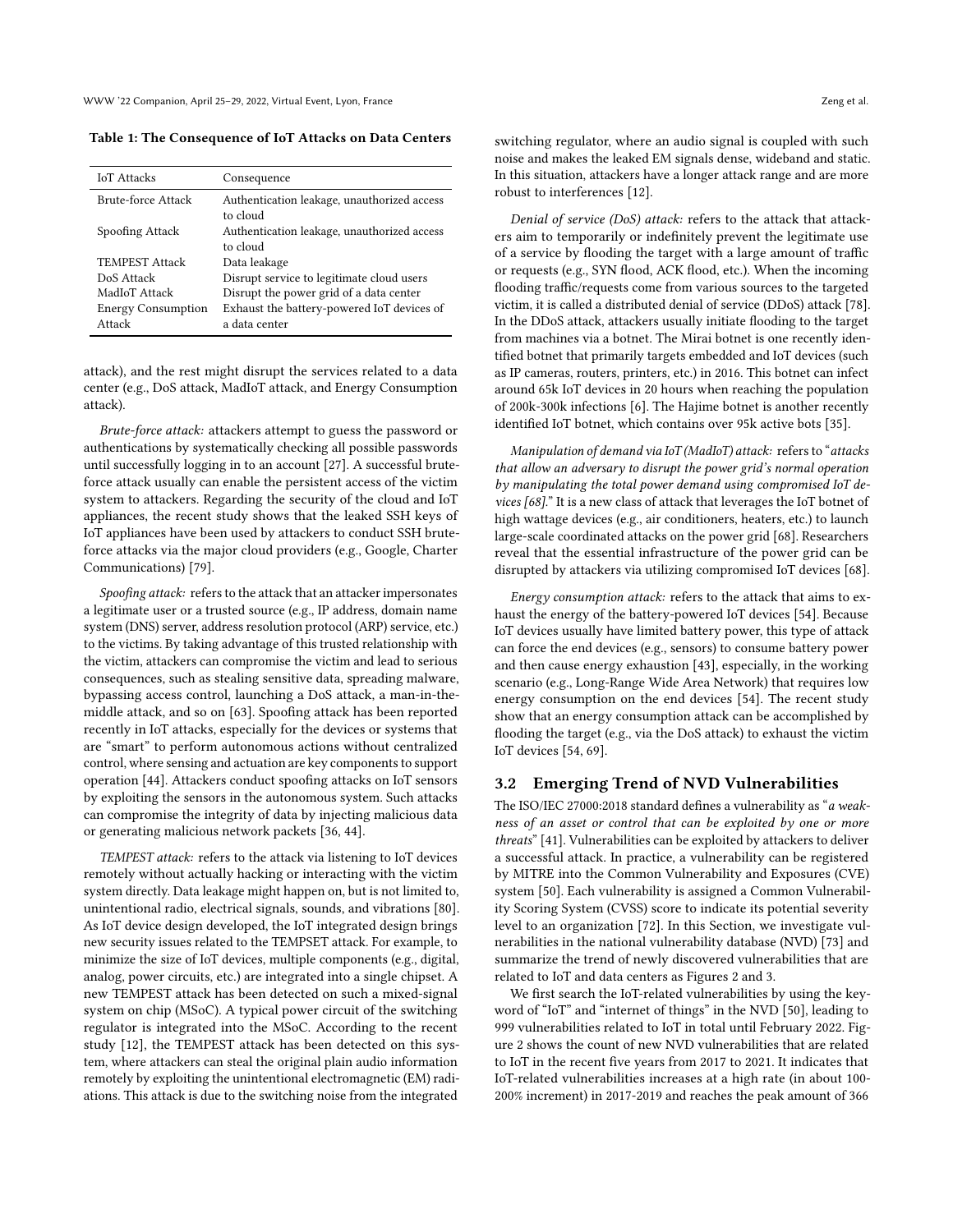<span id="page-4-1"></span>



Figure 2: The Count of NVD Vulnerabilities Related to IoT in 2017-2021

vulnerabilities in 2019. This summary provides a quick overview of vulnerabilities that directly highlight IoTs in the vulnerability descriptions.

There remain a large number of vulnerabilities that might be not covered in this summary and can affect IoT security. For example, Bluetooth Low Energy (BLE) is widely used in IoT devices and is vulnerable at the link layer during broadcasting, pairing, and message transmission [\[76,](#page-7-34) [88\]](#page-7-21). Attackers can precisely fingerprint a BLE device with static UUIDs from the companion mobile app [\[88\]](#page-7-21). The recent study also successfully demonstrates the identity tracking, spoofing, and eavesdropping attacks on BLE, and highlights the related security issues [\[76\]](#page-7-34). According to the recent record in NVD [\[73\]](#page-7-33), Bluetooth-related vulnerabilities could lead to system crashes, information leakage, or privilege escalation on the victim system. 532 vulnerabilities are associated with Bluetooth until February 2022 [\[51\]](#page-7-35), which might cause potential damage to the IoT security.

We also investigate vulnerabilities that directly affect the security of data centers. By searching vulnerability in NVD with the keywords of "data center", there are 390 vulnerabilities related to the data center management system until 2021 [\[52\]](#page-7-36). These vulnerabilities are associated with some popular data center management tools, such as Cisco Prime Data Center Network Manager (CVE-2017- 6639, CVE-2018-0144, CVE-2018-0258, etc.), Atlassian Jira Server and Data Center (CVE-2021-43953, CVE-2021-39113, etc.), Intel(R) Data Center Manager SDK (CVE-2018-3703, CVE-2019-0106, etc.), and so on. Figure [3](#page-4-2) shows the amount of NVD vulnerabilities relevant to data centers in each year ranging from 2005 to 2021, and clearly indicates that such vulnerabilities have increased significantly since 2019. Compared to the total amount in 2018 (with 25 vulnerabilities), the number of data center vulnerabilities almost increased by a factor of four times (with 98 vulnerabilities) in 2020. How to manage such vulnerabilities and ensure the security in a data center becomes more and more critical and challenging.

## <span id="page-4-0"></span>4 ENHANCING SECURITY IN MODERN DATA **CENTER**

In this section, we first introduce some popular cybersecurity approaches on intrusion detection, vulnerability management, and network security situational awareness, and then illustrate the challenges and research issues for enhancing security in modern



<span id="page-4-2"></span>

Figure 3: The Count of NVD Vulnerabilities Related to Data Center Management System in 2005-2021

data centers from the perspectives of attack detection, vulnerability management, and system recovery.

## 4.1 Existing Cybersecurity Tools

Intrusion Detection System. The intrusion detection system (IDS) aims to offer alarm on threats and provides the corrective steps in the network [\[11\]](#page-6-23). According to the design of the analysis model, IDS can be categorized as signature-based IDS and anomaly-based IDS. The signature-based IDS pre-defines patterns or signatures by analyzing the discovered attacks. This approach requires a signature database that is corresponding to the known attacks and has limitations on detecting new attacks that have never been encountered before. The anomaly-based IDS generates an alarm for observation when the difference between the observed behavior and the expected one falls below a given threshold [\[11\]](#page-6-23). The recent anomalybased IDS well adopts AI technologies into system design, such as deep learning, logical reasoning, natural language processing, etc. to efficiently and effectively analyze network security status. For example, [\[24\]](#page-6-5) proposes anomaly-based IDS algorithms for IoTempowered DDoS attacks, [\[28\]](#page-6-24) integrates the semantic information into anomaly detection model to improve the performance of IoT attack detection, and [\[18\]](#page-6-25) develops a signature-based IDS for IoT, which enable to run on resource-constrained devices.

Vulnerability Management System. In practice, vulnerability management contains three main steps. First, defenders identify vulnerabilities in the system (e.g., by using vulnerability scanning tools, such as Nessus [\[77\]](#page-7-37), Nmap [\[48\]](#page-7-38), etc.), and they assess and prioritize vulnerabilities according to the assessed risk levels. Then, they remediate the system by mitigating or removing identified vulnerabilities based on their assessed risk rankings [\[23\]](#page-6-26). By ranking the risk of vulnerability from high to low, vulnerabilities that are at the top will be recommended for remediation first. Traditionally, vulnerabilities' risks are identified by the CVSS score [\[72\]](#page-7-32). The widely used CVSSv2 scoring system was launched in 2007 by defining the severity level of a vulnerability as Low (0-3.9), Medium (4-6.9), and High (7-10). However, the CVSS score does not indicate the risk of vulnerability well in real attacks [\[2\]](#page-6-27), new vulnerability risk assessment methods are proposed to assess vulnerability risk by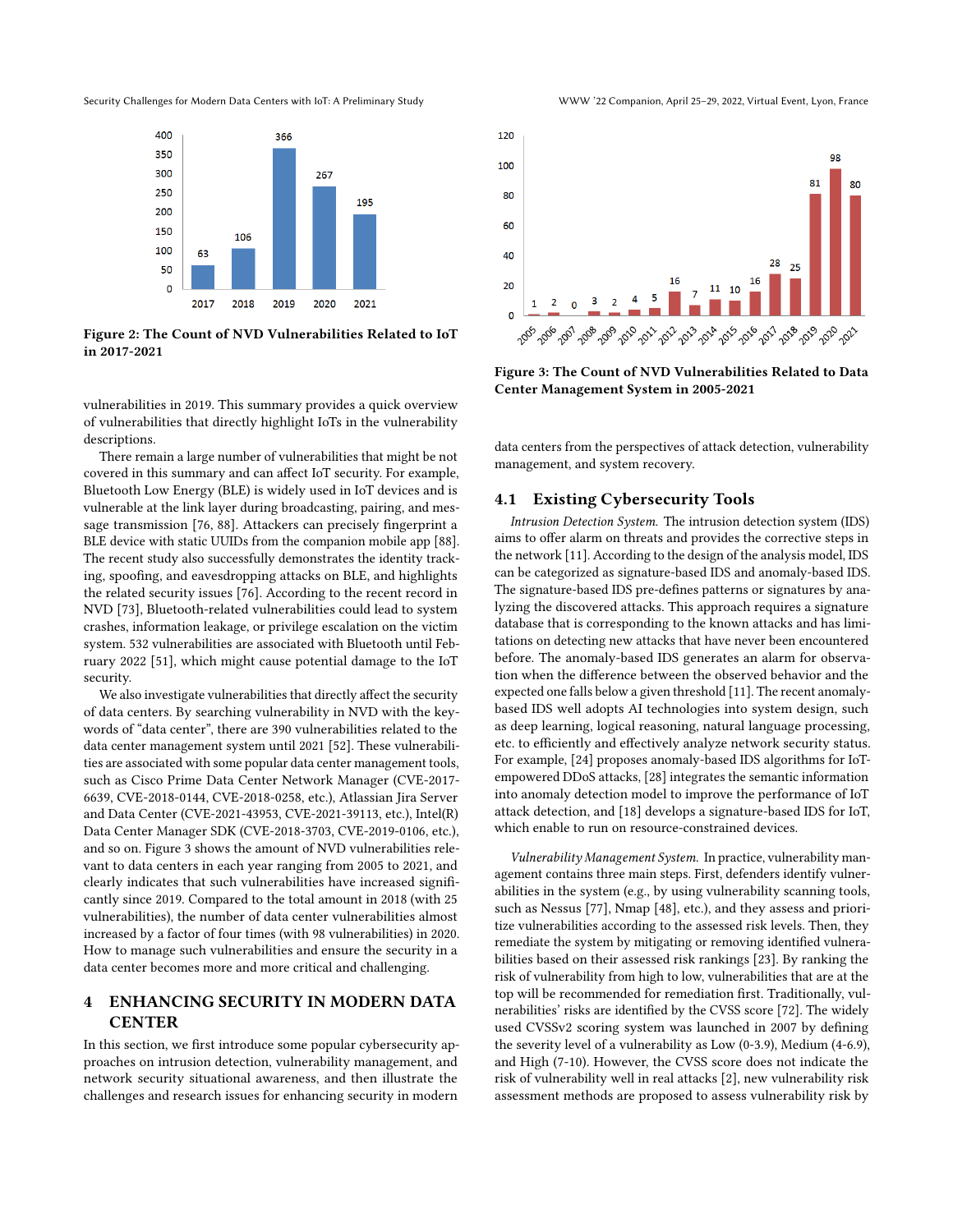integrating the attacker model [\[3,](#page-6-28) [85\]](#page-7-39), early exploit detection [\[64\]](#page-7-40), or emerging threats in the online hacker community [\[65\]](#page-7-41).

Network Security Situational Awareness. Network security situational awareness refers to the perception, comprehension, and projection of a network system security [\[37\]](#page-6-29). Using the attack graph as an example, it predicts the attacker's next steps or the ultimate goal of attack by traversing on a graph to identify a successful attack path in a network system [\[58\]](#page-7-42). Such attack paths contain a set of aspects of the network, such as vulnerabilities, network connectivity and configuration, current conditions and exploits of network states, etc., and the relationship among all of them. An attack graph consists of nodes and edges, where a node represents states (such as host, privilege, exploit, vulnerability, etc.) and an edge represents a directed transition from pre-condition to post-condition when executing an event. The network security situational awareness usually contains attack projection, attack intention recognition, attack prediction, and security situation forecasting within a range of time and space [\[37\]](#page-6-29). There are some tools for analyzing attacker paths that are developed based on attack graph model, such as MulVal [\[58\]](#page-7-42), NetSPA [\[39\]](#page-6-30), NICE [\[13\]](#page-6-31), and so on.

# 4.2 Security Challenges and Research Issues for Data Centers

We focus on the challenges and research issues for enhancing security in modern data centers with IoT from the perspectives of attack detection, vulnerability management, and system recovery.

Challenge 1: Attacks for data centers become more complicated. The attacks discussed in Section [3](#page-2-1) can be conducted individually or cooperatively as a set of attacks for sophisticated levels of cyber attack, e.g., the advance persistent threat (APT) attack [\[57\]](#page-7-43). Although the APT attacks are not the main attacks on a data center currently [\[67\]](#page-7-44), Dutch data centers have been compromised by APT attacks in 2021 [\[21\]](#page-6-32). APT targets to steal important information or cause damage to critical systems, such as financial institutions, military defense, aerospace, healthcare, and so on. A typical APT attack contains several stages as [\[49\]](#page-7-45):

- (1) Reconnaissance: gather information about the target;
- (2) Delivery: deliver exploits to the target;
- (3) Initial Intrusion: get first unauthorized access to the target;
- (4) Command and Control: control compromised hosts;
- (5) Lateral Movement: move inside network and expand control;
- (6) Data Exfiltration: steal sensitive data.

The challenge of APT attack investigation is to identify the stealthy attack vectors that are hidden among the normal activities. In the real-world scenario, the attack model of APT usually has a minimal footprint to perform malicious activities [\[5\]](#page-6-33). In the APT attack, attackers can slowly penetrate a system. The stealthy feature of APT attacks might not be captured by a time-based intrusion detection system since the initial attack that happened a long time ago was forgotten [\[34,](#page-6-34) [49\]](#page-7-45). Additionally, such malicious events are at an extremely small portion (e.g., 0.5% of the dataset [\[56\]](#page-7-46)) compared to normal events, which makes the APT attack very difficult to be detected. Therefore, how to secure the data center to defend against this kind of advanced attack is one of the emerging challenges.

Challenge 2: Effectively managing vulnerabilities in a data center. As discussed in Section [3.2,](#page-3-0) both IoT devices and data center management tools are vulnerable. One product might become vulnerable after being released on the market when attackers find new security bugs or hacking methods. Thus, how to efficiently and effectively handle these vulnerable components is challenging. For example, only for data center management and monitoring products, there are more than 20,000 vulnerable web instances reported recently [\[19\]](#page-6-35). Attackers could leverage the unpatched vulnerabilities to harm critical assets of data centers. Therefore, an efficient and effective vulnerability management solution is essential for securing a data center. For example, Microsoft secures the data centers by running a Threat, Vulnerability, and Risk Assessment program [\[15\]](#page-6-36). Gartner [\[53\]](#page-7-47) recommends that an effective vulnerability management framework should align vulnerability management to organization's needs and requirements, and prioritize vulnerabilities based on its risk attributes. For the selection of remediation solutions, the compensating controls and automate vulnerability analysis could better support the effective vulnerability management in practices. Some existing risk-based vulnerability management systems (e.g., Tenable [\[17\]](#page-6-37)) have utilized machine learning techniques to correlate asset criticality, vulnerability severity, and threat actor activity, and helps cyber administrators focus on the relatively few vulnerabilities that pose the most risk to an organization. However, cloud computing techniques and the large-scale deployments of IoT devices in data centers might bring challenges to risk-based vulnerability management. For example, some newly created business applications are outside of IT visibility and traditional enforcement. The cloud-based and highly modular architecture makes it much more difficult to control digital assets that are outside of a data center [\[30\]](#page-6-38).

Challenge 3: Recovering the compromised IoT devices in a data center. IoT devices are widely deployed in the modern data center industry and are also subject to attack and compromise. Attackers could gain unauthorized access to a user's cloud via compromising the connected IoT devices. By gaining unauthorized access to the cloud, the attacker might lead to a more serious security risk to the cloud provider [\[4,](#page-6-8) [87\]](#page-7-5). Thus, recovering the large IoT devices from root compromise is critical for the security of a data center. However, the traditional data center management solutions (e.g., the Intelligent Platform Management Interface (IPMI) [\[40\]](#page-6-39)) might not efficiently support the existing IoT hardware [\[81\]](#page-7-48). A recent study aims to ensure firmware updates that could be deployed and executed on all IoT devices within given time ranges [\[81\]](#page-7-48). This solution is evaluated on three IoT platforms (e.g., HummingBoard Edge, Raspberry Pi Compute Module 3, and Nucleo-L476RG) only. However, IoT devices and platforms have a broad class, several problems are needed to be investigated. Thus, there is a plenty of room for further development to address this issue, which has great practical value for securing the data center operation.

## <span id="page-5-0"></span>5 CONCLUSION

The prominent features of IoT devices enable its wide deployment in the modern data center industry varying from cloud data centers, to edge data centers, and end users on the edge. This broad integration of IoT devices with data center deployments is a double-edged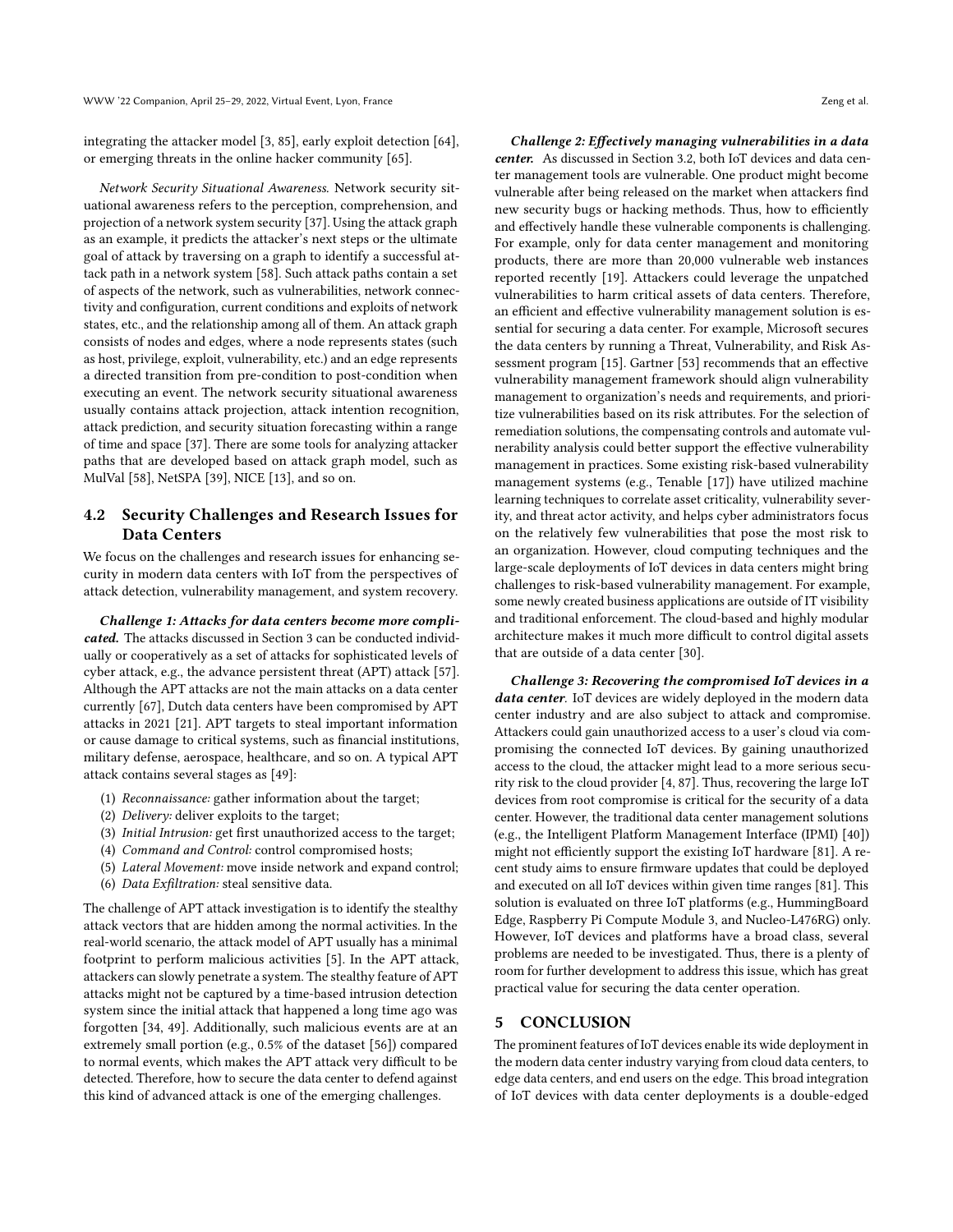Security Challenges for Modern Data Centers with IoT: A Preliminary Study WWW '22 Companion, April 25–29, 2022, Virtual Event, Lyon, France

sword – it significantly enhances the efficiency of daily operation and enables intelligent management while introducing potential security issues for modern data centers.

This paper is among the first to provide a preliminary survey on the most recent IoT security issues for modern data centers. We first introduce the basics of modern data centers and IoT and explain how IoT affects the data center based on an example of data center deployments. By reviewing the recent publications in the top security conferences, we summarize the recent IoT attacks as well as the newly discovered vulnerabilities, and explain the possible consequences for a data center. Finally, we go over some cybersecurity tools and identify challenges and issues for enhancing the security of a data center from the perspectives of attack detection, vulnerability management, and system recovery.

## **REFERENCES**

- <span id="page-6-10"></span>[1] ACM. 2022. ACM Conference on Computer and Communications Security (CCS). <http://www.sigsac.org/ccs.html> Last accessed 23 Feb 2022.
- <span id="page-6-27"></span>[2] Luca Allodi and Fabio Massacci. 2014. Comparing Vulnerability Severity and Exploits Using Case-Control Studies. ACM Transactions on Information and System Security (TISSEC) 17, 1 (2014), 1–20.
- <span id="page-6-28"></span>[3] Kenneth Alperin, Allan Wollaber, Dennis Ross, Pierre Trepagnier, and Leslie Leonard. 2019. Risk Prioritization by Leveraging Latent Vulnerability Features in a Contested Environment. In Proceedings of the 12th ACM Workshop on Artificial Intelligence and Security. ACM, New York,NY,United States, 49–57.
- <span id="page-6-8"></span>[4] Omar Alrawi, Charles Lever, Kevin Valakuzhy, Kevin Snow, Fabian Monrose, Manos Antonakakis, et al. 2021. The Circle Of Life: A Large-Scale Study of the IoT Malware Lifecycle. In 30th USENIX Security Symposium (USENIX Security 21). USENIX, Virtual Event, 3505–3522.
- <span id="page-6-33"></span>[5] Md Monowar Anjum, Shahrear Iqbal, and Benoit Hamelin. 2021. Analyzing the Usefulness of the DARPA OpTC Dataset in Cyber Threat Detection Research. In Proceedings of the 26th ACM Symposium on Access Control Models and Technologies. ACM, Virtual Event, 27–32.
- <span id="page-6-4"></span>[6] Manos Antonakakis, Tim April, Michael Bailey, Matt Bernhard, Elie Bursztein, Jaime Cochran, Zakir Durumeric, J Alex Halderman, Luca Invernizzi, Michalis Kallitsis, et al. 2017. Understanding the Mirai Botnet. In 26th USENIX security symposium (USENIX Security 17). USENIX, Vancouver, BC, Canada, 1093–1110.
- <span id="page-6-15"></span>[7] Luigi Atzori, Antonio Iera, and Giacomo Morabito. 2010. The Internet of Things: A Survey. Computer networks 54, 15 (2010), 2787–2805.
- <span id="page-6-11"></span>[8] Luiz André Barroso, Urs Hölzle, and Parthasarathy Ranganathan. 2018. The Datacenter As a Computer: Designing Warehouse-scale Machines. Synthesis Lectures on Computer Architecture 13, 3 (2018), i–189.
- <span id="page-6-18"></span>[9] BehrTech Blog. 2020. IoT for Data Center Infrastructure Management: 5 Critical Applications. [https://behrtech.com/blog/iot-for-data-center-infrastructure](https://behrtech.com/blog/iot-for-data-center-infrastructure-management-5-critical-applications/)[management-5-critical-applications/](https://behrtech.com/blog/iot-for-data-center-infrastructure-management-5-critical-applications/) Last accessed 28 Feb 2022.
- <span id="page-6-12"></span>[10] Kashif Bilal, Saif Ur Rehman Malik, Osman Khalid, Abdul Hameed, Enrique Alvarez, Vidura Wijaysekara, Rizwana Irfan, Sarjan Shrestha, Debjyoti Dwivedy, Mazhar Ali, et al. 2014. A Taxonomy and Survey on Green Data Center Networks. Future Generation Computer Systems 36 (2014), 189–208.
- <span id="page-6-23"></span>[11] Nadia Chaabouni, Mohamed Mosbah, Akka Zemmari, Cyrille Sauvignac, and Parvez Faruki. 2019. Network Intrusion Detection for IoT Security Based on Learning Techniques. IEEE Communications Surveys & Tutorials 21, 3 (2019), 2671–2701.
- <span id="page-6-21"></span>[12] Jieun Choi, Hae-Yong Yang, and Dong-Ho Cho. 2020. Tempest Comeback: A Realistic Audio Eavesdropping Threat on Mixed-signal SoCs. In Proceedings of the 2020 ACM SIGSAC Conference on Computer and Communications Security. ACM, Virtual Event, 1085–1101.
- <span id="page-6-31"></span>[13] Chun-Jen Chung, Pankaj Khatkar, Tianyi Xing, Jeongkeun Lee, and Dijiang Huang. 2013. NICE: Network Intrusion Detection and Countermeasure Selection in Virtual Network Systems. IEEE transactions on dependable and secure computing 10, 4 (2013), 198-211.<br>[14] CI Arlotta. 2014.
- <span id="page-6-3"></span>Gartner: Data Centers Must Prepare for the IoT. [https://www.channelfutures.com/business-models/gartner-data-centers](https://www.channelfutures.com/business-models/gartner-data-centers-must-prepare-for-the-iot)[must-prepare-for-the-iot](https://www.channelfutures.com/business-models/gartner-data-centers-must-prepare-for-the-iot) Last accessed 23 Feb 2022.
- <span id="page-6-36"></span>[15] Microsoft Corp. 2021. Datacenter Threat, Vulnerability, and Risk Assessment. [https://docs.microsoft.com/en-us/compliance/assurance/assurance](https://docs.microsoft.com/en-us/compliance/assurance/assurance-threat-vulnerability-risk-assessment)[threat-vulnerability-risk-assessment](https://docs.microsoft.com/en-us/compliance/assurance/assurance-threat-vulnerability-risk-assessment) Last accessed 4 March 2022.
- <span id="page-6-7"></span>[16] SpaceDC Corp. 2021. Consequences of An Inadequate Data Center Security. <https://spacedc.com/consequences-of-an-inadequate-data-center-security/> Last accessed 5 March 2022.
- <span id="page-6-37"></span>[17] Tenable Corp. 2021. Risk-based Vulnerability Management: Understanding Vulnerability Risk With Threat Context and Business Impact. [https://www.tenable.](https://www.tenable.com/risk-based-vulnerability-management)

[com/risk-based-vulnerability-management](https://www.tenable.com/risk-based-vulnerability-management) Last accessed 4 March 2022.

- <span id="page-6-25"></span>[18] Vittorio Cozzolino, Nikolai Schwellnus, Jörg Ott, and Aaron Yi Ding. 2020. UIDS: Unikernel-based Intrusion Detection System for the Internet of Things. In Proceeding of NDSS Workshop Decentralized IoT Systems and Security. NDSS, San Diego, California, USA, 1–6.
- <span id="page-6-35"></span>[19] Cyble Inc. 2022. Data Center Infrastructure Management Tools Facing The Risk Of Cyberattacks. [https://blog.cyble.com/2022/01/27/data-centers-facing-risk](https://blog.cyble.com/2022/01/27/data-centers-facing-risk-of-cyberattacks/)[of-cyberattacks/](https://blog.cyble.com/2022/01/27/data-centers-facing-risk-of-cyberattacks/) Last accessed 28 Feb 2022.
- <span id="page-6-16"></span>[20] Li Da Xu, Wu He, and Shancang Li. 2014. Internet of Things in Industries: A Survey. IEEE Transactions on industrial informatics 10, 4 (2014), 2233–2243.
- <span id="page-6-32"></span>[21] Dan Swinhoe. 2021. Iranian APT campaign hosted in Dutch data centers. [https://www.datacenterdynamics.com/en/news/iranian-apt-campaign](https://www.datacenterdynamics.com/en/news/iranian-apt-campaign-hosted-dutch-data-centers/)[hosted-dutch-data-centers/](https://www.datacenterdynamics.com/en/news/iranian-apt-campaign-hosted-dutch-data-centers/) Last accessed 1 March 2022.
- <span id="page-6-17"></span>[22] Miyuru Dayarathna, Yonggang Wen, and Rui Fan. 2015. Data Center Energy Consumption Modeling: A Survey. IEEE Communications Surveys & Tutorials 18, 1 (2015), 732–794.
- <span id="page-6-26"></span>[23] Kelley Dempsey, Eduardo Takamura, Paul Eavy, and George Moore. 2020. Automation Support for Security Control Assessments: Software Vulnerability Management. Technical Report. National Institute of Standards and Technology.
- <span id="page-6-5"></span>[24] Keval Doshi, Mahsa Mozaffari, and Yasin Yilmaz. 2019. Rapid: Real-time Anomalybased Preventive Intrusion Detection. In Proceedings of the ACM Workshop on Wireless Security and Machine Learning. ACM, Miami, FL, USA, 49–54.
- <span id="page-6-6"></span>[25] Xiaotao Feng, Ruoxi Sun, Xiaogang Zhu, Minhui Xue, Sheng Wen, Dongxi Liu, Surya Nepal, and Yang Xiang. 2021. Snipuzz: Black-box Fuzzing of IoT Firmware Via Message Snippet Inference. In Proceedings of the 2021 ACM SIGSAC Conference on Computer and Communications Security. ACM, Virtual Event, 337–350.
- <span id="page-6-13"></span>[26] Leylane Ferreira, Patricia Takako Endo, Daniel Rosendo, Guto Leoni Santos, Demis Gomes, André Luis Cavalcanti Moreira, Glauco Estácio Goncalves, Judith Kelner, Djamel Sadok, Amardeep Mehta, et al. 2020. Standardization Efforts for Traditional Data Center Infrastructure Management: the Big Picture. IEEE Engineering Management Review 48, 1 (2020), 92–103.
- <span id="page-6-19"></span>[27] Dinei Florêncio, Cormac Herley, and Baris Coskun. 2007. Do Strong Web Passwords Accomplish Anything? HotSec 7, 6 (2007), 159.
- <span id="page-6-24"></span>[28] Chenglong Fu, Qiang Zeng, and Xiaojiang Du. 2021. HAWatcher: Semantics-Aware Anomaly Detection for Appified Smart Homes. In 30th USENIX Security Symposium (USENIX Security 21). USENIX, Virtual Event, 4223–4240.
- <span id="page-6-14"></span>[29] Jiechao Gao, Haoyu Wang, and Haiying Shen. 2020. Task Failure Prediction in Cloud Data Centers Using Deep Learning. IEEE transactions on services computing  $(2020)$ .<br>[30] Gartner. 2021.
- <span id="page-6-38"></span>Top Priorities for IT: Leadership Vision for 2021. [https://www.gartner.com/en/publications/security-risk-top-priorities-for-it](https://www.gartner.com/en/publications/security-risk-top-priorities-for-it-leadership-vision-2021)[leadership-vision-2021](https://www.gartner.com/en/publications/security-risk-top-priorities-for-it-leadership-vision-2021) Last accessed 4 March 2022.
- <span id="page-6-0"></span>[31] Gartner Corp. 2014. Gartner Says the Internet of Things Will Transform the Data Center. [https://www.gartner.com/en/information-technology/insights/internet](https://www.gartner.com/en/information-technology/insights/internet-of-things)[of-things](https://www.gartner.com/en/information-technology/insights/internet-of-things) Last accessed 23 Feb 2022.
- <span id="page-6-1"></span>[32] Gartner Corp. 2021. Gartner Predicts the Future of Cloud and Edge Infrastructure. [https://www.gartner.com/smarterwithgartner/gartner-predicts-the-future](https://www.gartner.com/smarterwithgartner/gartner-predicts-the-future-of-cloud-and-edge-infrastructure)[of-cloud-and-edge-infrastructure](https://www.gartner.com/smarterwithgartner/gartner-predicts-the-future-of-cloud-and-edge-infrastructure) Last accessed 23 Feb 2022.
- <span id="page-6-2"></span>[33] Sukhpal Singh Gill, Shreshth Tuli, Minxian Xu, Inderpreet Singh, Karan Vijay Singh, Dominic Lindsay, Shikhar Tuli, Daria Smirnova, Manmeet Singh, Udit Jain, et al. 2019. Transformative effects of IoT, Blockchain and Artificial Intelligence on Cloud Computing: Evolution, Vision, Trends and Open Challenges. Internet of Things 8 (2019), 100118.
- <span id="page-6-34"></span>[34] Xueyuan Han, Thomas Pasquier, Adam Bates, James Mickens, and Margo Seltzer. 2020. Unicorn: Runtime Provenance-based Detector for Advanced Persistent Threats. In Proceedings of the Network and Distributed Systems Security (NDSS) Symposium 2020. NDSS, San Diego, CA, USA, 1–18.
- <span id="page-6-22"></span>[35] Stephen Herwig, Katura Harvey, George Hughey, Richard Roberts, and Dave Levin. 2019. Measurement and Analysis of Hajime, A Peer-to-peer IoT Botnet. In Network and Distributed Systems Security (NDSS) Symposium. NDSS, San Diego, California, United State.
- <span id="page-6-20"></span>[36] Kate Highnam, Kevin Angstadt, Kevin Leach, Westley Weimer, Aaron Paulos, and Patrick Hurley. 2016. An Uncrewed Aerial Vehicle Attack Scenario and Trustworthy Repair Architecture. In 2016 46th Annual IEEE/IFIP International Conference on Dependable Systems and Networks Workshop (DSN-W). IEEE, Toulouse, France, 222–225.
- <span id="page-6-29"></span>[37] Martin Husák, Jana Komárková, Elias Bou-Harb, and Pavel Čeleda. 2018. Survey of Attack Projection, Prediction, and Forecasting in Cyber Security. IEEE Communications Surveys & Tutorials 21, 1 (2018), 640–660.
- <span id="page-6-9"></span>[38] IEEE. 2022. IEEE Symposium on Security and Privacy. [http://www.ieee](http://www.ieee-security.org/TC/SP-Index.html)[security.org/TC/SP-Index.html](http://www.ieee-security.org/TC/SP-Index.html) Last accessed 23 Feb 2022.
- <span id="page-6-30"></span>[39] Kyle Ingols, Richard Lippmann, and Keith Piwowarski. 2006. Practical Attack Graph Generation for Network Defense. In 22nd Annual Computer Security Applications Conference (ACSAC'06). IEEE, Miami Beach, FL, USA, 121-130.<br>Intel Corp. 2013. IPMI Specification, V2.0, Rev. 1.1: Doc
- <span id="page-6-39"></span>[40] Intel Corp. 2013. IPMI Specification, V2.0, Rev. 1.1: Document. [https://www.intel.com/content/www/us/en/products/docs/servers/ipmi/ipmi](https://www.intel.com/content/www/us/en/products/docs/servers/ipmi/ipmi-second-gen-interface-spec-v2-rev1-1.html)[second-gen-interface-spec-v2-rev1-1.html](https://www.intel.com/content/www/us/en/products/docs/servers/ipmi/ipmi-second-gen-interface-spec-v2-rev1-1.html) Last accessed 4 March 2022.